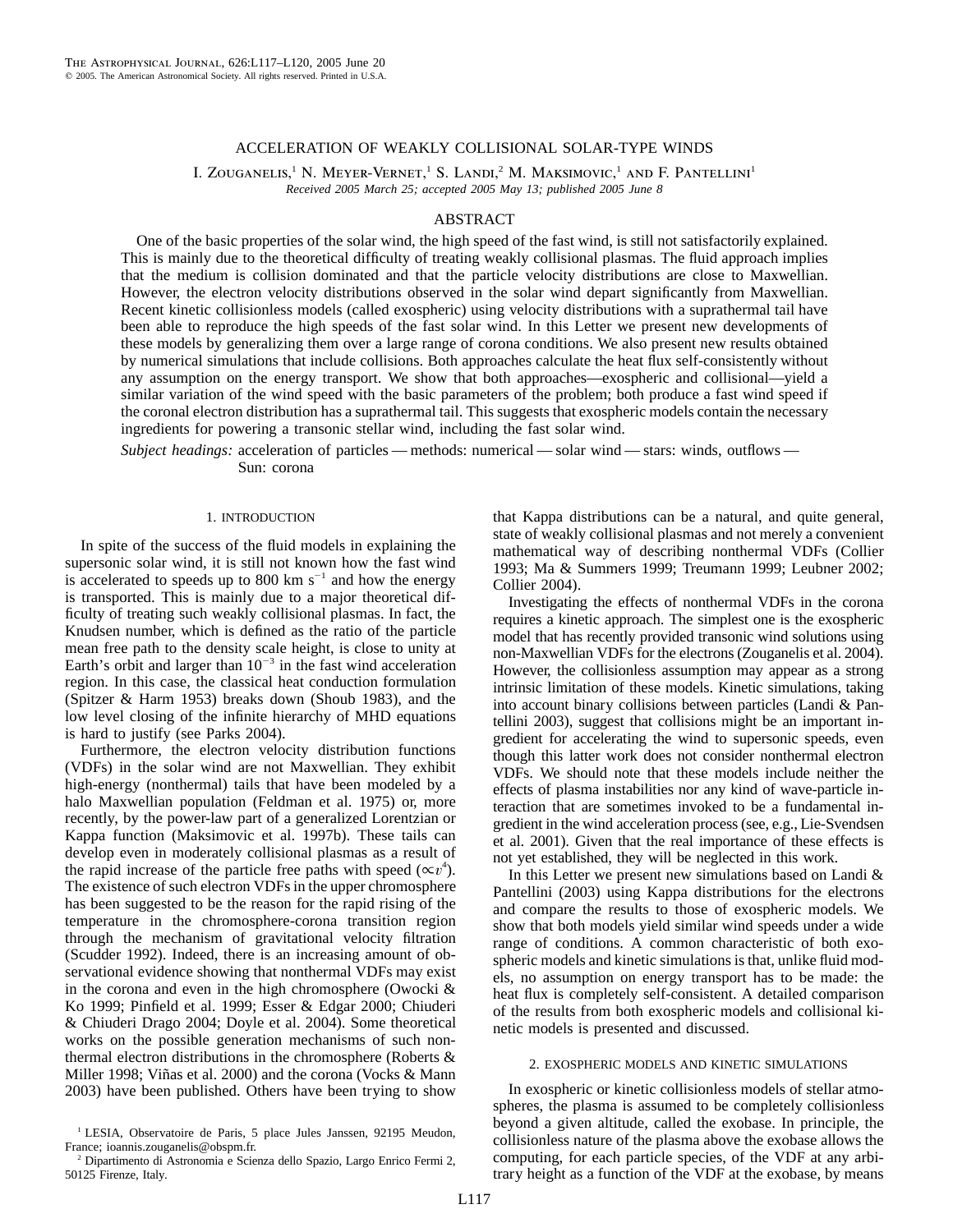

FIG. 1.—Terminal speed normalized to the thermal speed either at the exobase (exospheric model) or the lower boundary (kinetic model with collisions) as a function of the dimensionless parameter  $\alpha$  for different models.

of Liouville's theorem and the requirement of energy and magnetic moment conservation. However, the task is not trivial because the electric field profile needed to ensure local quasineutrality and zero current is an unknown of the problem that has to be determined self-consistently. The electric field arises because of the small electron-to-proton mass ratio that makes it easier for an electron, compared to a proton of the same energy, to escape from the star. In short, the electric force must be directed toward the star for the electrons and away from the star for the protons. This field is thus responsible for the strong outward acceleration of the protons (see, e.g., Maksimovic et al. 1997a).

The first models of this kind (Jockers 1970; Lemaire & Scherer 1971) were based on Maxwellian VDFs for the electrons and were unable to reproduce the observed velocities of the fast solar wind, unless extremely high, and unrealistic, coronal temperature were assumed. Years later, it became possible to reproduce the high speeds of the fast solar wind by assuming Kappa distributions at the exobase (Maksimovic et al. 1997a); this is because the suprathermal electrons tend to increase the flux of escaping electrons and therefore produce a larger accelerating electric potential for the protons. These early models assumed that the total proton potential energy (gravitational electrostatic) is a monotonic decreasing function of the radial distance to the star. As a consequence, the exobase was implicitly assumed to be located close to the subsonic-supersonic transition level.

This model has been generalized by Lamy et al. (2003) and Zouganelis et al. (2004) by relaxing the requirement of the proton potential energy being monotonic. These authors found complete transonic solutions describing both the subsonic and the supersonic regimes of the fast solar wind. The basic outcome is a high value of the terminal bulk speed  $(700–800 \text{ km s}^{-1})$ , compatible with observed fast solar wind speeds, by assuming a Kappa VDF for the high-energy electrons at the exobase without any assumption on energy transport. It is noteworthy that this result is not an artifact of the use of Kappa functions. Zouganelis et al. (2004) were able to obtain similar results assuming a sum of two Maxwellians, which is the most commonly used model to represent the electron VDFs in the solar wind.

Landi & Pantellini (2003) have presented self-consistent kinetic simulations of a stationary solar type wind using Maxwellian VDFs for the protons and the electrons. The model is spatially one-dimensional and spherical symmetric, but particles' velocities are three-dimensional. In order to allow for binary collisions, the following rule has been introduced: two particles crossing each other at relative velocity *u* at a distance *r* from the star may undergo an isotropic elastic collision with probability  $\propto u^{-4} r^{-2}$ . The  $u^{-4}$  dependence of the collision probability mimics the velocity dependence of the scattering cross section for Coulomb collisions, whereas the  $r^{-2}$  dependence accounts for the spherical geometry of the problem. The transport properties of such a plasma have been shown to be similar to those of a Fokker-Planck plasma (Pantellini & Landi 2001; Landi & Pantellini 2001). These kinetic simulations have shown that the existence of a transonic wind requires a minimum collisionality near the sonic point. In other words, the coronal density must exceed a threshold density for the wind acceleration to be sufficiently strong for the distant wind to be supersonic. It was also shown that the electron heat flux departs from the classical value (Spitzer & Harm 1953) in most of the acceleration region. In the next section we present new results from this model using Kappa VDFs for the electrons and the real value of the proton to electron mass ratio, unlike Landi & Pantellini (2003), who used a reduced mass ratio of 400 for computational reasons.

### 3. RESULTS

In both the exospheric models and the kinetic simulations, we use a Kappa  $\widehat{\text{VDF}}_{f_k}(v) \propto (1 + v^2 / \kappa v_k^2)^{-(\kappa+1)}$ . The equivalent Kappa temperature  $T_k$  (defined from the second moment of the VDF, as the ratio between pressure and density) is related to the thermal speed  $v_k$  by  $T_k = [\kappa/(2\kappa - 3)]m_e v_k^2 / k_B$ , where  $k_B$  is the Boltzmann constant and  $m_e$  is the electron mass. For speeds smaller or comparable to  $v_{k}$ , the Kappa VDF is close to a Maxwellian, having the same most probable speed  $v_k$ . In contrast, for  $v \gg v_{\kappa}$ , the Kappa VDF decreases with v as a power law  $f_k \propto v^{-2(\kappa+1)}$ . In the limit  $\kappa \to \infty$ ,  $f_k(v)$  reduces to a Maxwellian VDF ( $\propto e^{-v^2/v_{\rm k}^2}$ ). Note that when electron distributions measured in the solar wind are fitted with Kappa functions, the parameter  $\kappa$  ranges from 2 to 5 (Maksimovic et al. 1997b).

Besides the shape of the VDF, the physical state of the corona at heliocentric distance  $r_0$  (exobase) is characterized by a key parameter, proportional to the ratio of the thermal energy of a proton to its gravitational energy

$$
\alpha = \frac{2v_{\text{th0}}^2}{v_{\text{esc}}^2} = \frac{2r_0k_{\text{B}}T_0}{m_pMG} \propto r_0T_0,
$$
\n(1)

where *M* is the mass of the star and  $T_0$  is the temperature at the base of the wind, assumed for simplicity to be the same for electrons and protons. In this case, the wind profiles can only depend on  $\alpha$  and on the shape of the VDF.

Figure 1 summarizes our results. It shows the terminal bulk speed normalized to the proton thermal speed at the exobase as a function of  $\alpha$  for different values of  $\kappa$ . Results are shown for the exospheric model (*solid lines*) and kinetic simulations (*dashed lines*). The rectangle in the upper left part of the figure covers the parameter space compatible with observational data for the fast solar wind. When  $\alpha$  is large, the corona "explodes" and the wind starts at nearly supersonic velocity. This is the case studied by Lemaire & Scherer (1971) with a Maxwellian VDF and by Maksimovic et al. (1997a) with a Kappa VDF. For smaller values of  $\alpha$ , the gravitational force holds most of the protons back, up to a radial distance where their potential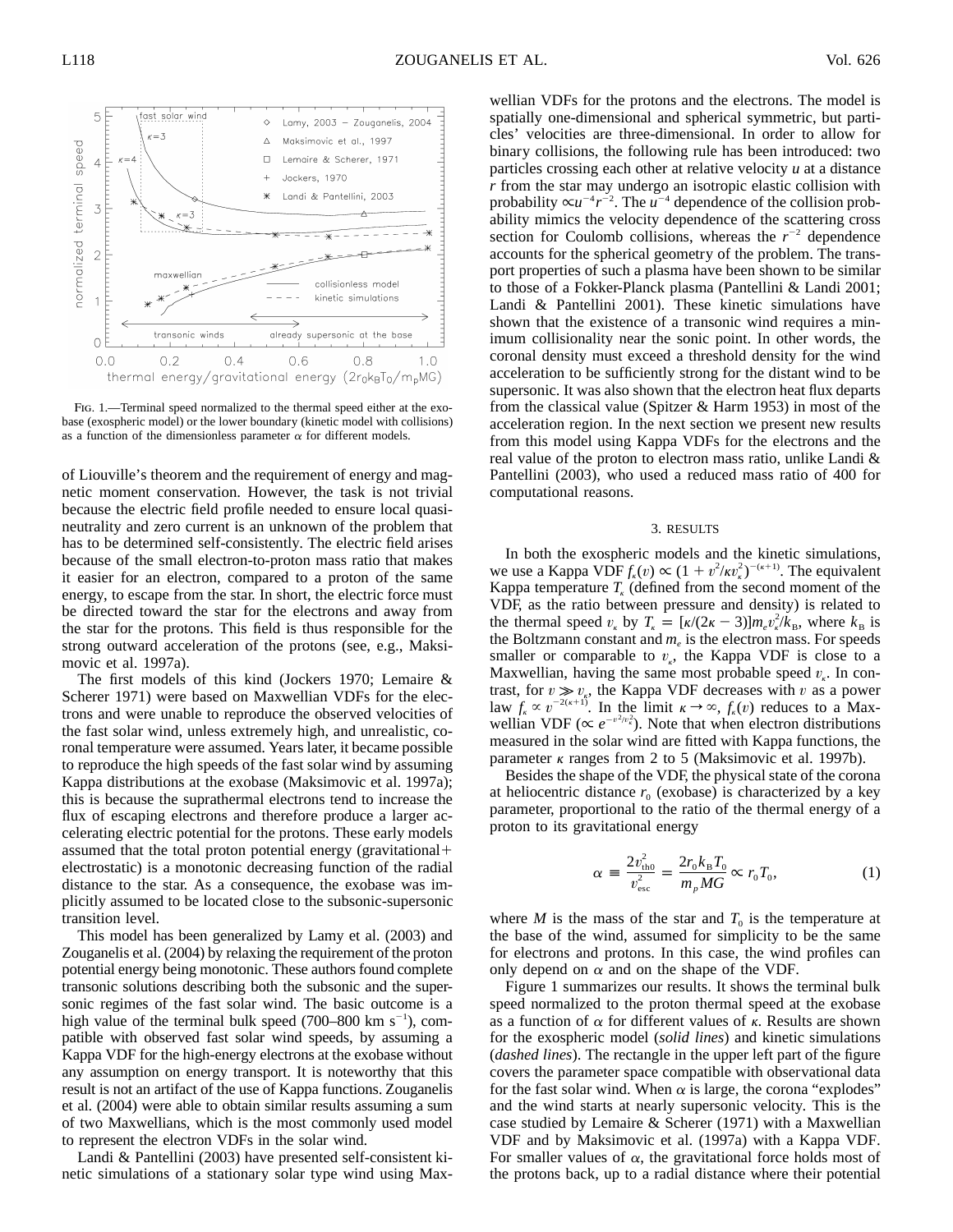

FIG. 2.—Electron density profile (*solid line*) for  $\kappa = 2.5$ . The other lines show the contributions of the different electron populations. Note that trapped electrons (*dotted line*) become predominant beyond a few solar radii.

 $r/r_c$ 

100

 $10$ 

energy goes through a maximum and where the wind is already supersonic. This case has been studied by Jockers (1970) with a Maxwellian VDF and by Lamy et al. (2003) and Zouganelis et al. (2004) with a Kappa VDF, a sum of two Maxwellians, and a sum of a Maxwellian and a Kappa function. The transition between a transonic and a supersonic wind takes place at  $\alpha = 0.5$  in the traditional Parker model and at a slightly different value in the present models.

Note that the points in Figure 1 are *based on* the publications that they refer to but are not the explicit results of these publications. They are mainly illustrating the different validity range of these works. All exospheric curves (*solid lines*) were obtained using the model by Zouganelis et al. (2004). The simulation curves (*dashed lines*) were obtained using the model by Landi & Pantellini (2003) generalized to allow for Kappa electron VDFs as a boundary condition at the lower boundary of the simulation domain.

Solutions of the exospheric problem are simple for the case in which the wind is already supersonic at the base, since in this case the proton potential energy (gravitational+electrostatic) is a monotonic decreasing function of the radial distance. Any proton injected at the base is then doomed to escape to infinity, and both the terminal speed and the asymptotic temperatures can be calculated analytically (Meyer-Vernet & Issautier 1998). If the wind velocity at the base is subsonic (the solar wind case), a local maximum appears in the proton potential energy profile. Only a fraction of the protons injected at the base are then able to escape to infinity, and the acceleration is found to be weaker than in the case of a supersonic start at the base, at least for Maxwellian electron VDFs (Zouganelis et al. 2004).

When Kappa VDFs are used for the electrons, a larger acceleration is attained, as we can see in the curves based on Maksimovic et al. (1997a) and on Lamy et al. (2003) and Zouganelis et al. (2004) for  $\kappa = 3$ . For small values of  $\alpha$  (subsonic at the exobase), the speed increases as  $\alpha$  decreases, which means that the acceleration can be stronger for a lower temperature. This basic difference from the Maxwellian case is presumably due to the fact that the acceleration is mainly sustained by the excess of suprathermal electrons of the Kappa distribution and less dependent on the thermal energy.

The dashed curves in Figure 1 stem from kinetic simulations with collisions. When Maxwellian electron VDFs are injected at the lower boundary of the simulation, the results are remarkably similar to those obtained using Maxwellian distributions in the exospheric model. This means that neglecting collisions in the exospheric models has no significant consequences on the terminal bulk speed. When injecting Kappa electron VDFs at the lower boundary, the curves from the kinetic simulations with collisions are slightly different from those obtained with the corresponding exospheric model, but the qualitative behavior is similar (normalized terminal speed decreasing with  $\alpha$ ). In this case there is always some value of  $\kappa$  for the exospheric model giving the same results, in a large range of  $\alpha$ , as the kinetic simulations with a lower  $\kappa$ . As we can see, the kinetic simulations with  $\kappa = 3$  give almost the same results as the exospheric model for  $\kappa = 4$  for fast solar wind–compatible parameters (although this does not imply a general rule). This suggests that collisions tend to reduce the wind acceleration for a given Kappa distribution.

However, the agreement between exospheric collisionless models and kinetic simulations with collisions is rather surprising. Indeed, the main criticism usually raised against exospheric models is their neglect of collisions. The relative agreement between the exospheric model and the kinetic model including collisions may be explained by the presence of trapped electrons in exospheric models. These electrons do not have enough energy to escape from the Sun and their inclination to the magnetic field lines is large enough that they are reflected by the magnetic mirror force before reaching the exobase. Trapped particles do not therefore exist at the exobase, despite the fact that they rapidly become the dominant component of the total electron density on the way from the exobase to the maximum of the proton potential energy and beyond. Figure 2 shows that at large radial distances, the trapped electrons represent more than 90% of the total electron density.

When completely withdrawing the trapped electrons from exospheric models, no supersonic wind solution can be found numerically. This is presumably due to the electron density being too small to ensure local plasma neutrality, together with a reasonable configuration of the proton potential energy. In other words, if all electrons do escape (except the small population of ballistic ones, falling back to the exobase), quasineutrality and zero electric current tend to become incompatible requirements of the model.

This is in agreement with kinetic simulations showing that collisions are necessary to accelerate the wind to supersonic velocities. Collisions are responsible for the transformation of ballistic particles into trapped ones. In exospheric models, trapped particles were historically added in order to avoid discontinuities in the VDFs at the interface between trapped and untrapped orbits in phase space, but they seem to be crucial for the acceleration of the wind to supersonic velocities. Their presence in exospheric models implies that the latter are not collisionless in a rigorous sense.

Note that a similar problem arises in the environment of space probes (Laframboise & Parker 1973). In that case, the small size of the probe makes the medium both fully collisionless (there are no trapped particles) and nonneutral; there is a nonzero space charge, albeit not exactly the canonical Debye sheath (see Meyer-Vernet 1993). In contrast, in the solar wind case, the plasma has to be neutral because the scales are much greater than the Debye length, and for this reason, the presence of trapped electrons is essential.

In simulations, collisions have been seen to serve to convert the electron heat flux into plasma bulk energy. We have compared the heat flux given by exospheric models and by kinetic